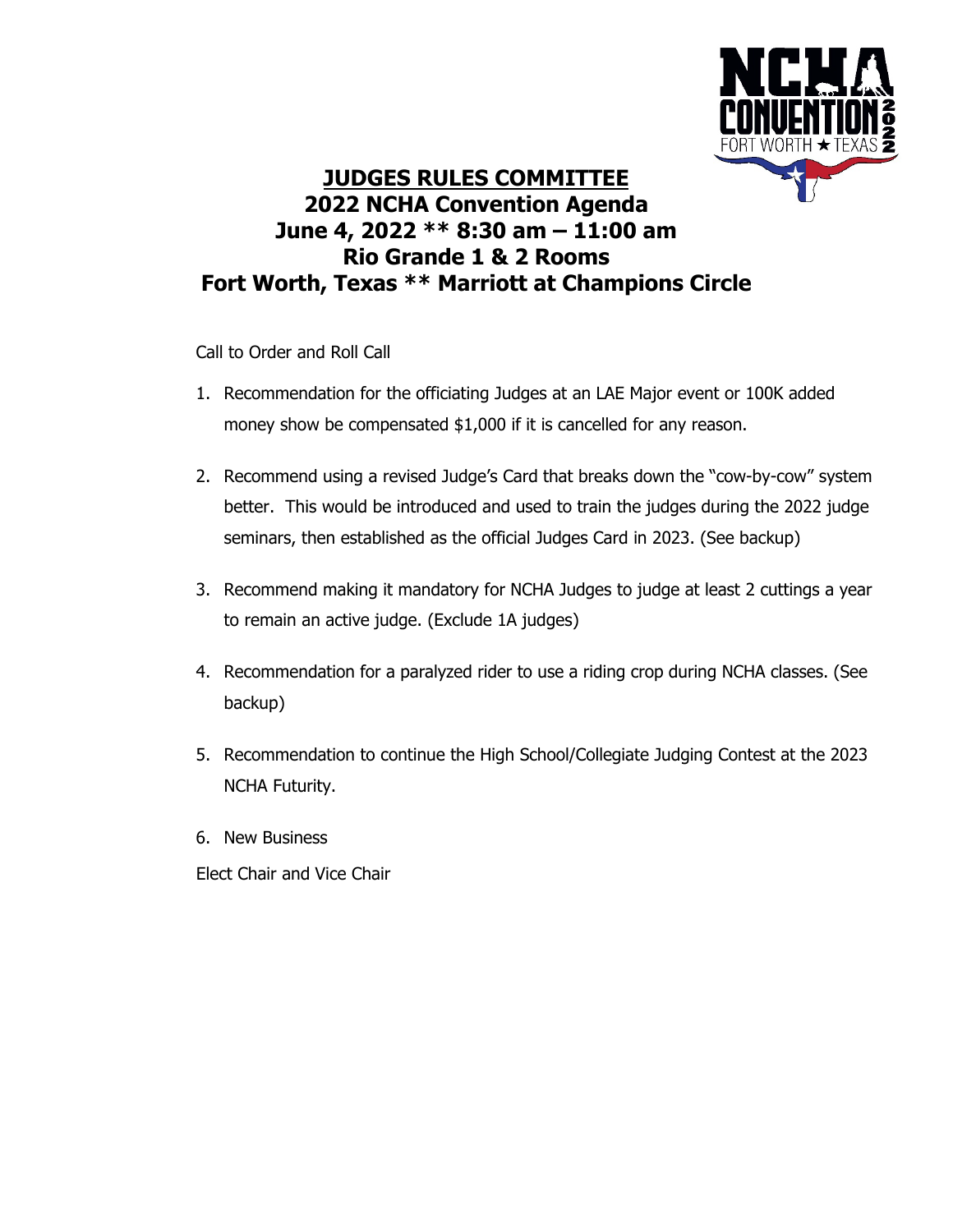## OFFICIAL JUDGES CARD

|  |  | í |
|--|--|---|
|  |  | ı |

| Show:                                                                                                                                                                                                                                                                                                                                                                                                                                                                                                                                                           |              |                  |                                                                                                                                                                                                                                                                                                                                                                                                                                                                                                                                                                                                                                |             |              |                      | Date: Date:                                                                                                                                                                                                                                                                                                                                                                                                                        |     |                       | _Time: $\_$             |                |                   |     |                          |
|-----------------------------------------------------------------------------------------------------------------------------------------------------------------------------------------------------------------------------------------------------------------------------------------------------------------------------------------------------------------------------------------------------------------------------------------------------------------------------------------------------------------------------------------------------------------|--------------|------------------|--------------------------------------------------------------------------------------------------------------------------------------------------------------------------------------------------------------------------------------------------------------------------------------------------------------------------------------------------------------------------------------------------------------------------------------------------------------------------------------------------------------------------------------------------------------------------------------------------------------------------------|-------------|--------------|----------------------|------------------------------------------------------------------------------------------------------------------------------------------------------------------------------------------------------------------------------------------------------------------------------------------------------------------------------------------------------------------------------------------------------------------------------------|-----|-----------------------|-------------------------|----------------|-------------------|-----|--------------------------|
| Class:<br><u> 1989 - Johann Barn, mars ar breithinn ar chuid ann an t-</u>                                                                                                                                                                                                                                                                                                                                                                                                                                                                                      |              |                  |                                                                                                                                                                                                                                                                                                                                                                                                                                                                                                                                                                                                                                |             |              | Go Round: Class pays |                                                                                                                                                                                                                                                                                                                                                                                                                                    |     |                       | places.                 |                |                   |     |                          |
| <b>Run Content:</b><br>Herd Work: Driving a cow $(+)(\sqrt{+})(\sqrt{+})(\sqrt{-})(-)$<br><b>Controlling the cow:</b> Working in center of arena $(+)(\sqrt{+})(\sqrt{+})(-)$<br>Degree of Difficulty: $(+)(\sqrt{+})(\sqrt{+})(\sqrt{-})(-)$<br>Eye Appeal: $(+)(\sqrt{+})(\sqrt{+})(\sqrt{-})(-)$<br>Time Worked: $(+)(\sqrt{+})(\sqrt{+})(\sqrt{-})(-)$<br>Amount of Courage: $(+)(\sqrt{+})(\sqrt{+})(\sqrt{-})(-)$<br>Loose Reins: $(\sqrt{1})$ (-)<br>Horse Charging: (-) (only)<br>Forced Off a Cow: (-) (only)<br>Excessive Herdholder Help: (-) (only) |              |                  | <b>Penalties</b><br><b>One Point</b><br>(A) Miss-Loss of working advantage - 11<br>(a)-1/2 Miss-Loss of working advantage - 11<br>(B) Reining or visibly cueing - 8<br>(C) Noise directed toward cattle - 5a<br>(D) Toe, foot or stirrup on shoulder - 8d<br>(E) Hold on too long on a cut - 8a<br>(F) Working out of position - 11<br>(G) Hand too far forward - 8<br><b>Three Points</b><br>(A) Hot quit -13<br>(B) Cattle picked up or scattered - 5b<br>(C) Second hand on the reins - 8b<br>(D) Spur in the shoulder - 8c<br>(E) Pawing or biting cattle - 12<br>(F) Failure to make a deep cut - 1<br>(G) Back Fence - 6 |             |              |                      | <b>Five Points</b><br>(A) Horse quitting a cow - 14<br>(B) Losing a cow - 9<br>(C) Changing cattle after a specific<br>commitment - 10<br>(D) Failure to separate a single animal<br>after leaving the herd - 15<br>60 - If horse turns tail - 7<br>o - If horse falls to ground - 17<br>Disqualification (score 0) - illegal<br>equipment, or leaving working area<br>before time expires, or inhumane<br>treatment to the horse. |     |                       |                         |                |                   |     |                          |
|                                                                                                                                                                                                                                                                                                                                                                                                                                                                                                                                                                 |              | <b>PENALTIES</b> |                                                                                                                                                                                                                                                                                                                                                                                                                                                                                                                                                                                                                                |             |              |                      |                                                                                                                                                                                                                                                                                                                                                                                                                                    |     | <b>RUN CONTENT</b>    |                         |                |                   |     |                          |
| <b>HORSE</b>                                                                                                                                                                                                                                                                                                                                                                                                                                                                                                                                                    | <b>SCORE</b> | 1PT              |                                                                                                                                                                                                                                                                                                                                                                                                                                                                                                                                                                                                                                | 3 PTS 5 PTS | Herd<br>Work | Cow<br>Control       | Degree<br>of<br><b>Difficulty</b>                                                                                                                                                                                                                                                                                                                                                                                                  | Eye | Time<br>Appeal Worked | Amount<br>of<br>Courage | Loose<br>Reins | Horse<br>Charging | Off | Forced Excessive<br>Help |
|                                                                                                                                                                                                                                                                                                                                                                                                                                                                                                                                                                 |              |                  |                                                                                                                                                                                                                                                                                                                                                                                                                                                                                                                                                                                                                                |             |              |                      |                                                                                                                                                                                                                                                                                                                                                                                                                                    |     |                       |                         |                |                   |     |                          |
|                                                                                                                                                                                                                                                                                                                                                                                                                                                                                                                                                                 |              |                  |                                                                                                                                                                                                                                                                                                                                                                                                                                                                                                                                                                                                                                |             |              |                      |                                                                                                                                                                                                                                                                                                                                                                                                                                    |     |                       |                         |                |                   |     |                          |
|                                                                                                                                                                                                                                                                                                                                                                                                                                                                                                                                                                 |              |                  |                                                                                                                                                                                                                                                                                                                                                                                                                                                                                                                                                                                                                                |             |              |                      |                                                                                                                                                                                                                                                                                                                                                                                                                                    |     |                       |                         |                |                   |     |                          |
|                                                                                                                                                                                                                                                                                                                                                                                                                                                                                                                                                                 |              |                  |                                                                                                                                                                                                                                                                                                                                                                                                                                                                                                                                                                                                                                |             |              |                      |                                                                                                                                                                                                                                                                                                                                                                                                                                    |     |                       |                         |                |                   |     |                          |
|                                                                                                                                                                                                                                                                                                                                                                                                                                                                                                                                                                 |              |                  |                                                                                                                                                                                                                                                                                                                                                                                                                                                                                                                                                                                                                                |             |              |                      |                                                                                                                                                                                                                                                                                                                                                                                                                                    |     |                       |                         |                |                   |     |                          |
|                                                                                                                                                                                                                                                                                                                                                                                                                                                                                                                                                                 |              |                  |                                                                                                                                                                                                                                                                                                                                                                                                                                                                                                                                                                                                                                |             |              |                      |                                                                                                                                                                                                                                                                                                                                                                                                                                    |     |                       |                         |                |                   |     |                          |
|                                                                                                                                                                                                                                                                                                                                                                                                                                                                                                                                                                 |              |                  |                                                                                                                                                                                                                                                                                                                                                                                                                                                                                                                                                                                                                                |             |              |                      |                                                                                                                                                                                                                                                                                                                                                                                                                                    |     |                       |                         |                |                   |     |                          |
|                                                                                                                                                                                                                                                                                                                                                                                                                                                                                                                                                                 |              |                  |                                                                                                                                                                                                                                                                                                                                                                                                                                                                                                                                                                                                                                |             |              |                      |                                                                                                                                                                                                                                                                                                                                                                                                                                    |     |                       |                         |                |                   |     |                          |
|                                                                                                                                                                                                                                                                                                                                                                                                                                                                                                                                                                 |              |                  |                                                                                                                                                                                                                                                                                                                                                                                                                                                                                                                                                                                                                                |             |              |                      |                                                                                                                                                                                                                                                                                                                                                                                                                                    |     |                       |                         |                |                   |     |                          |
|                                                                                                                                                                                                                                                                                                                                                                                                                                                                                                                                                                 |              |                  |                                                                                                                                                                                                                                                                                                                                                                                                                                                                                                                                                                                                                                |             |              |                      |                                                                                                                                                                                                                                                                                                                                                                                                                                    |     |                       |                         |                |                   |     |                          |
|                                                                                                                                                                                                                                                                                                                                                                                                                                                                                                                                                                 |              |                  |                                                                                                                                                                                                                                                                                                                                                                                                                                                                                                                                                                                                                                |             |              |                      |                                                                                                                                                                                                                                                                                                                                                                                                                                    |     |                       |                         |                |                   |     |                          |
|                                                                                                                                                                                                                                                                                                                                                                                                                                                                                                                                                                 |              |                  |                                                                                                                                                                                                                                                                                                                                                                                                                                                                                                                                                                                                                                |             |              |                      |                                                                                                                                                                                                                                                                                                                                                                                                                                    |     |                       |                         |                |                   |     |                          |
|                                                                                                                                                                                                                                                                                                                                                                                                                                                                                                                                                                 |              |                  |                                                                                                                                                                                                                                                                                                                                                                                                                                                                                                                                                                                                                                |             |              |                      |                                                                                                                                                                                                                                                                                                                                                                                                                                    |     |                       |                         |                |                   |     |                          |
|                                                                                                                                                                                                                                                                                                                                                                                                                                                                                                                                                                 |              |                  |                                                                                                                                                                                                                                                                                                                                                                                                                                                                                                                                                                                                                                |             |              |                      |                                                                                                                                                                                                                                                                                                                                                                                                                                    |     |                       |                         |                |                   |     |                          |
|                                                                                                                                                                                                                                                                                                                                                                                                                                                                                                                                                                 |              |                  |                                                                                                                                                                                                                                                                                                                                                                                                                                                                                                                                                                                                                                |             |              |                      |                                                                                                                                                                                                                                                                                                                                                                                                                                    |     |                       |                         |                |                   |     |                          |
|                                                                                                                                                                                                                                                                                                                                                                                                                                                                                                                                                                 |              |                  |                                                                                                                                                                                                                                                                                                                                                                                                                                                                                                                                                                                                                                |             |              |                      |                                                                                                                                                                                                                                                                                                                                                                                                                                    |     |                       |                         |                |                   |     |                          |
|                                                                                                                                                                                                                                                                                                                                                                                                                                                                                                                                                                 |              |                  |                                                                                                                                                                                                                                                                                                                                                                                                                                                                                                                                                                                                                                |             |              |                      |                                                                                                                                                                                                                                                                                                                                                                                                                                    |     |                       |                         |                |                   |     |                          |
|                                                                                                                                                                                                                                                                                                                                                                                                                                                                                                                                                                 |              |                  |                                                                                                                                                                                                                                                                                                                                                                                                                                                                                                                                                                                                                                |             |              |                      |                                                                                                                                                                                                                                                                                                                                                                                                                                    |     |                       |                         |                |                   |     |                          |
|                                                                                                                                                                                                                                                                                                                                                                                                                                                                                                                                                                 |              |                  |                                                                                                                                                                                                                                                                                                                                                                                                                                                                                                                                                                                                                                |             |              |                      |                                                                                                                                                                                                                                                                                                                                                                                                                                    |     |                       |                         |                |                   |     |                          |
|                                                                                                                                                                                                                                                                                                                                                                                                                                                                                                                                                                 |              |                  |                                                                                                                                                                                                                                                                                                                                                                                                                                                                                                                                                                                                                                |             |              |                      |                                                                                                                                                                                                                                                                                                                                                                                                                                    |     |                       |                         |                |                   |     |                          |
|                                                                                                                                                                                                                                                                                                                                                                                                                                                                                                                                                                 |              |                  |                                                                                                                                                                                                                                                                                                                                                                                                                                                                                                                                                                                                                                |             |              |                      |                                                                                                                                                                                                                                                                                                                                                                                                                                    |     |                       |                         |                |                   |     |                          |
|                                                                                                                                                                                                                                                                                                                                                                                                                                                                                                                                                                 |              |                  |                                                                                                                                                                                                                                                                                                                                                                                                                                                                                                                                                                                                                                |             |              |                      |                                                                                                                                                                                                                                                                                                                                                                                                                                    |     |                       |                         |                |                   |     |                          |
|                                                                                                                                                                                                                                                                                                                                                                                                                                                                                                                                                                 |              |                  |                                                                                                                                                                                                                                                                                                                                                                                                                                                                                                                                                                                                                                |             |              |                      |                                                                                                                                                                                                                                                                                                                                                                                                                                    |     |                       |                         |                |                   |     |                          |
|                                                                                                                                                                                                                                                                                                                                                                                                                                                                                                                                                                 |              |                  |                                                                                                                                                                                                                                                                                                                                                                                                                                                                                                                                                                                                                                |             |              |                      |                                                                                                                                                                                                                                                                                                                                                                                                                                    |     |                       |                         |                |                   |     |                          |
|                                                                                                                                                                                                                                                                                                                                                                                                                                                                                                                                                                 |              |                  |                                                                                                                                                                                                                                                                                                                                                                                                                                                                                                                                                                                                                                |             |              |                      |                                                                                                                                                                                                                                                                                                                                                                                                                                    |     |                       |                         |                |                   |     |                          |
|                                                                                                                                                                                                                                                                                                                                                                                                                                                                                                                                                                 |              |                  |                                                                                                                                                                                                                                                                                                                                                                                                                                                                                                                                                                                                                                |             |              |                      |                                                                                                                                                                                                                                                                                                                                                                                                                                    |     |                       |                         |                |                   |     |                          |
|                                                                                                                                                                                                                                                                                                                                                                                                                                                                                                                                                                 |              |                  |                                                                                                                                                                                                                                                                                                                                                                                                                                                                                                                                                                                                                                |             |              |                      |                                                                                                                                                                                                                                                                                                                                                                                                                                    |     |                       |                         |                |                   |     |                          |
|                                                                                                                                                                                                                                                                                                                                                                                                                                                                                                                                                                 |              |                  |                                                                                                                                                                                                                                                                                                                                                                                                                                                                                                                                                                                                                                |             |              |                      |                                                                                                                                                                                                                                                                                                                                                                                                                                    |     |                       |                         |                |                   |     |                          |
|                                                                                                                                                                                                                                                                                                                                                                                                                                                                                                                                                                 |              |                  |                                                                                                                                                                                                                                                                                                                                                                                                                                                                                                                                                                                                                                |             |              |                      |                                                                                                                                                                                                                                                                                                                                                                                                                                    |     |                       |                         |                |                   |     |                          |
|                                                                                                                                                                                                                                                                                                                                                                                                                                                                                                                                                                 |              |                  |                                                                                                                                                                                                                                                                                                                                                                                                                                                                                                                                                                                                                                |             |              |                      |                                                                                                                                                                                                                                                                                                                                                                                                                                    |     |                       |                         |                |                   |     |                          |
|                                                                                                                                                                                                                                                                                                                                                                                                                                                                                                                                                                 |              |                  |                                                                                                                                                                                                                                                                                                                                                                                                                                                                                                                                                                                                                                |             |              |                      |                                                                                                                                                                                                                                                                                                                                                                                                                                    |     |                       |                         |                |                   |     |                          |
|                                                                                                                                                                                                                                                                                                                                                                                                                                                                                                                                                                 |              |                  |                                                                                                                                                                                                                                                                                                                                                                                                                                                                                                                                                                                                                                |             |              |                      |                                                                                                                                                                                                                                                                                                                                                                                                                                    |     |                       |                         |                |                   |     |                          |
|                                                                                                                                                                                                                                                                                                                                                                                                                                                                                                                                                                 |              |                  |                                                                                                                                                                                                                                                                                                                                                                                                                                                                                                                                                                                                                                |             |              |                      |                                                                                                                                                                                                                                                                                                                                                                                                                                    |     |                       |                         |                |                   |     |                          |
|                                                                                                                                                                                                                                                                                                                                                                                                                                                                                                                                                                 |              |                  |                                                                                                                                                                                                                                                                                                                                                                                                                                                                                                                                                                                                                                |             |              |                      |                                                                                                                                                                                                                                                                                                                                                                                                                                    |     |                       |                         |                |                   |     |                          |
|                                                                                                                                                                                                                                                                                                                                                                                                                                                                                                                                                                 |              |                  |                                                                                                                                                                                                                                                                                                                                                                                                                                                                                                                                                                                                                                |             |              |                      |                                                                                                                                                                                                                                                                                                                                                                                                                                    |     |                       |                         |                |                   |     |                          |

*Divisions within the penalty box represent 1st, 2nd or 3rd cow worked.*

**\_\_\_\_\_\_\_\_\_\_\_\_\_\_\_\_\_\_\_\_\_\_\_\_\_\_\_\_\_ \_\_\_\_\_\_\_\_\_\_\_\_\_\_\_\_\_\_\_\_\_\_\_\_\_\_\_\_\_\_\_\_\_\_\_\_\_\_\_\_\_\_\_\_\_\_\_\_\_\_\_\_\_\_\_\_\_\_\_\_\_\_\_\_\_**